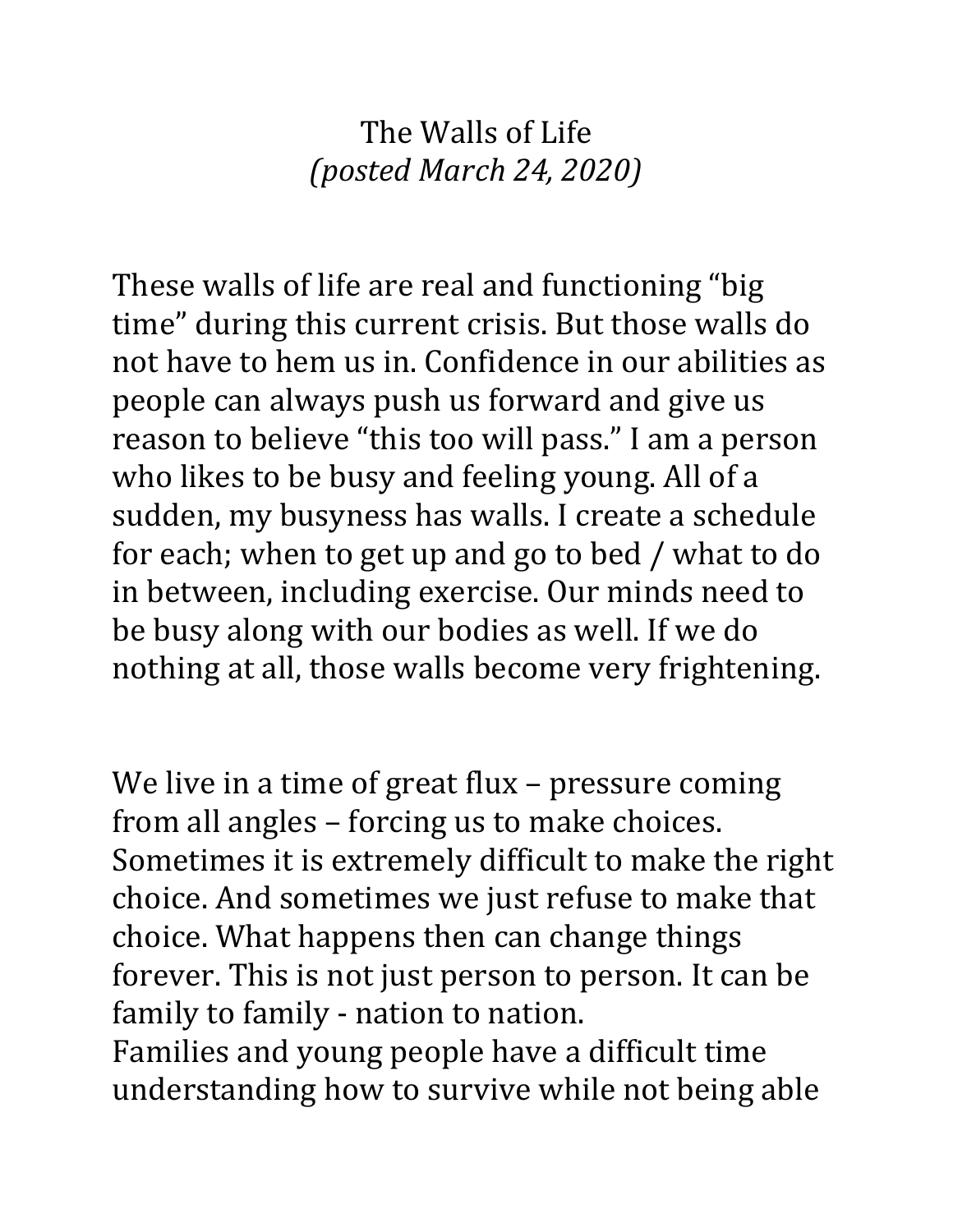to physically see one another, or show affection. It is a difficult time for certain, but it is also a time to reflect on our lives, appreciate what we have and the love we can share with family, friends and colleagues – even electronically.

One of my dearest friends, whom I've known for 45 years, responded to my inquiry asking how he was doing during this crisis? He, as always, came up with incredible thought. He said, "I've decided that I need to make my world a lot smaller – almost like a hermitage." He continued…"I'm taking a close look at my life, the busyness, the friends and all the responsibilities I have, I want to embrace them all with the peace and compassion I have for them, by sending notes, texting short positive words, exchanging fond memories of days gone by, and to encourage them to look to the future when we can do these things in the flesh." This friend is 82 years young – one whom I look up to, and have for all these years. He put this crisis in perspective for me.

All of you, and your families, have been through a lot – staying vigil and strong is how you are